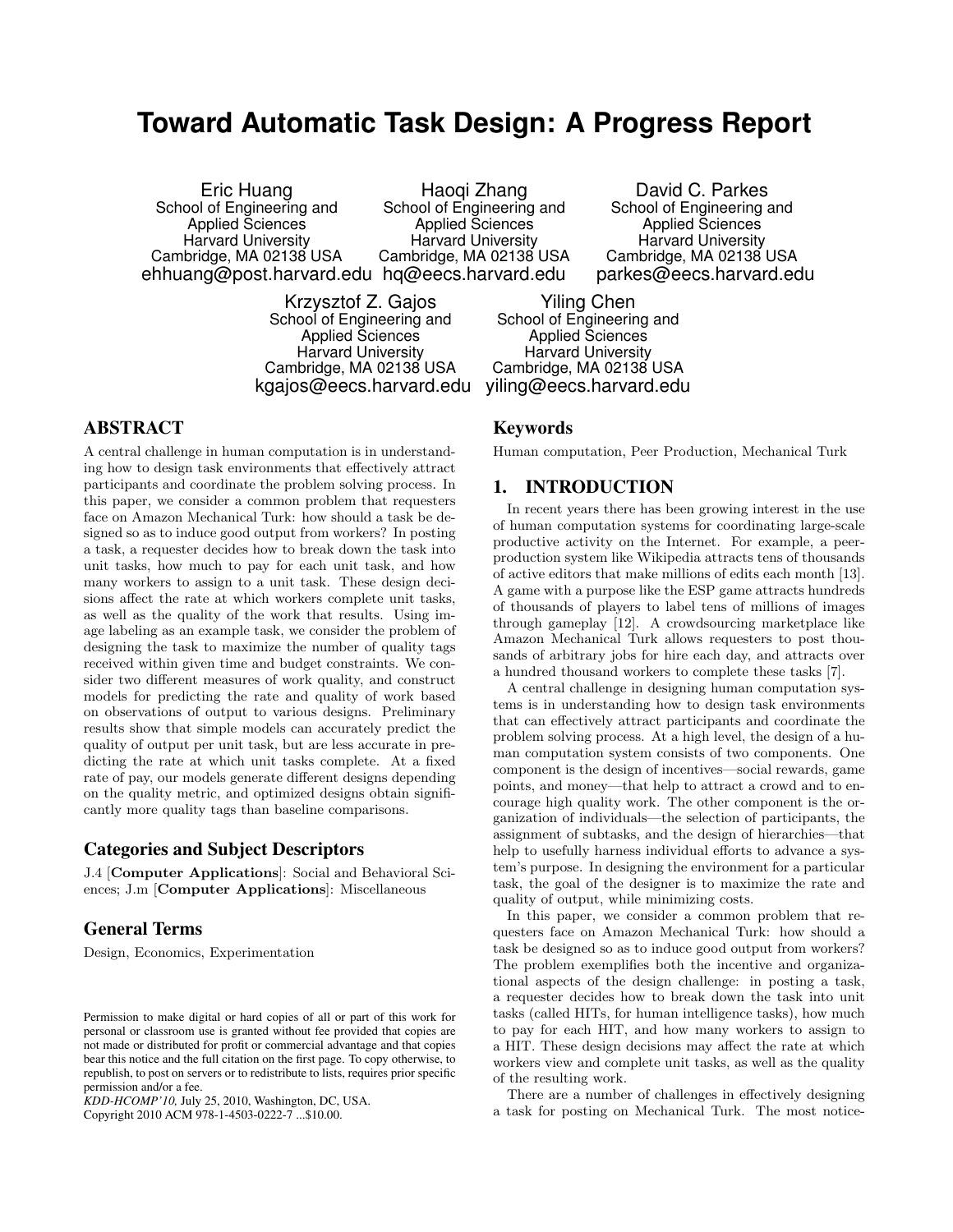able problem is that the effect of design on the rate and quality of work is often imprecisely known a priori, and likely dependent on the particular task and quality metric specified. While a designer may have some prior knowledge and be able to experiment with different designs, the design space is exponential in the number of design parameters and the number of experiments that can be performed is small. Furthermore, Mechanical Turk is inherently noisy, and any measurements obtained are affected in part by system conditions. Moreover, some statistics of interest, such as the number of currently active workers looking for tasks to perform, are unobservable by the requester.

In this work, we introduce a general approach for automatically designing tasks on Mechanical Turk. We construct models for predicting the rate and quality of work. These models are trained on worker outputs over a set of designs, and are then used to optimize a task's design. We demonstrate our approach on an image labeling task, for which we aim to maximize the number of quality labels received within a given amount of time, subject to budget constraints. We consider two measures of quality: one based on the number of distinct labels received, and another based on the number of distinct labels received that match an external gold standard.

Experimental results show that simple models can accurately predict the output per unit task for both quality metrics, and that the models generate different designs depending on the quality metric we care about. For predicting the rate of work, we observe that a task's completion time is correlated with the amount of work requested per dollar paid, and depends on the time during the day when a task is posted. But despite these effects, we find that the task completion time is nevertheless difficult to predict accurately and can vary significantly even for the same design. Focusing on using the quality prediction models for design, we find that for the same budget and rate of pay, optimized designs generated by our models obtain significantly more quality tags on average than baseline comparisons for both quality metrics.

### 1.1 Related work

Recent works have explored the effect of monetary incentives on worker performance on Mechanical Turk. Through a set of experiments, Mason and Watts [6] show that increasing monetary incentives induces workers to perform more units of a task, but does not affect the quality of work. In our image labeling task, we find that the quality of work can be accurately predicted without factoring in compensation. While related, our results are based on varying the task design and not the incentives for a particular design, and thus do not confirm or reject their claim. Focusing on labor supply, Horton and Chilton [2] study the effect of incentives on attracting workers to perform (multiple) HITs, and provide a method for estimating a worker's reservation wage.

Other works have considered designing Turk tasks by organizing workers and aggregating output. Snow et al. [10] consider a number of different natural language annotation tasks, and show that annotations based on the majority output among a group of Turkers is comparable in quality to expert annotations, but is cheaper and faster to obtain. Su et al. [11] consider the effect of qualification tests on worker output, and show that workers with higher test scores achieve higher accuracy on the actual task. Along an orthogonal direction, our work focuses on effectively distributing work across parallel subtasks.

An interesting example of organizing workers is TurKit [5], a toolkit for creating iterative tasks in which workers vote and improve upon work done by other workers. Little et al. [5] show that the use of voting and iteration allows for complicated tasks to be completed by a group of workers, even when the task is not easily divisible.

Building on TurKit, Dai et al. [1] propose TurKontrol, a system for controlling the request of additional voting or improvement tasks based on costs and the inferred work quality. Their work applies decision-theoretic planning techniques to optimizing sequential multi-HIT workflows. In contrast, our work focuses on a complementary challenge of learning about workers and on designing individual HITs. While the TurKontrol authors have yet to test their method on Mechanical Turk, we believe such decision-theoretic approaches can be effective when combined with learning about workers and within-HIT design.

Our work is inspired in part by theoretical work by Zhang et al. [14, 15, 16] on environment design, which studies the problem of perturbing agent decision environments to induce desired agent behaviors. The authors introduce models and methods for incentive design in sequential decision-making domains, and advance a general approach to design that learns from observations of agent behavior to (iteratively) optimize designs.

# 1.2 Outline

In Section 2 we introduce the Mechanical Turk marketplace and describe the image labeling task. Before exploring different designs for this task, we detail in Section 3 an experiment to capture the amount of variability on Mechanical Turk, where we post the same task design multiple times under varying system conditions. In Section 4 we discuss our initial experiments and report on the performance of models for predicting the rate and quality of work. We consider optimizing the task based on trained models in Section 5, where we compare the performance of optimized designs to baseline designs that pay at the same rate. We discuss the implications of our experiments for automatic task design, and outline the possibilities and challenges moving forward, in Section 6.

# 2. MECHANICAL TURK AND THE IMAGE LABELING TASK

Amazon Mechanical Turk (www.mturk.com) is a crowdsourcing marketplace for work that requires human intelligence. Since its launch in 2005, a wide variety of tasks have been posted and completed on Mechanical Turk. Example tasks include audio transcription, article summarization, and product categorization. Increasingly, Mechanical Turk is also attracting social scientists who are interested in performing laboratory-style experiments [3].

On Mechanical Turk, a requester posts jobs for hire that registered workers can complete for pay. A job is posted in the form of a group of  $HITs$  where each HIT represents an individual unit of work that a worker can accept. A requester can seek multiple assignments of the same HIT, where each assignment corresponds to a request for a unique worker to perform the HIT. The requester also sets the lifetime during which the HITs will be available and the amount of time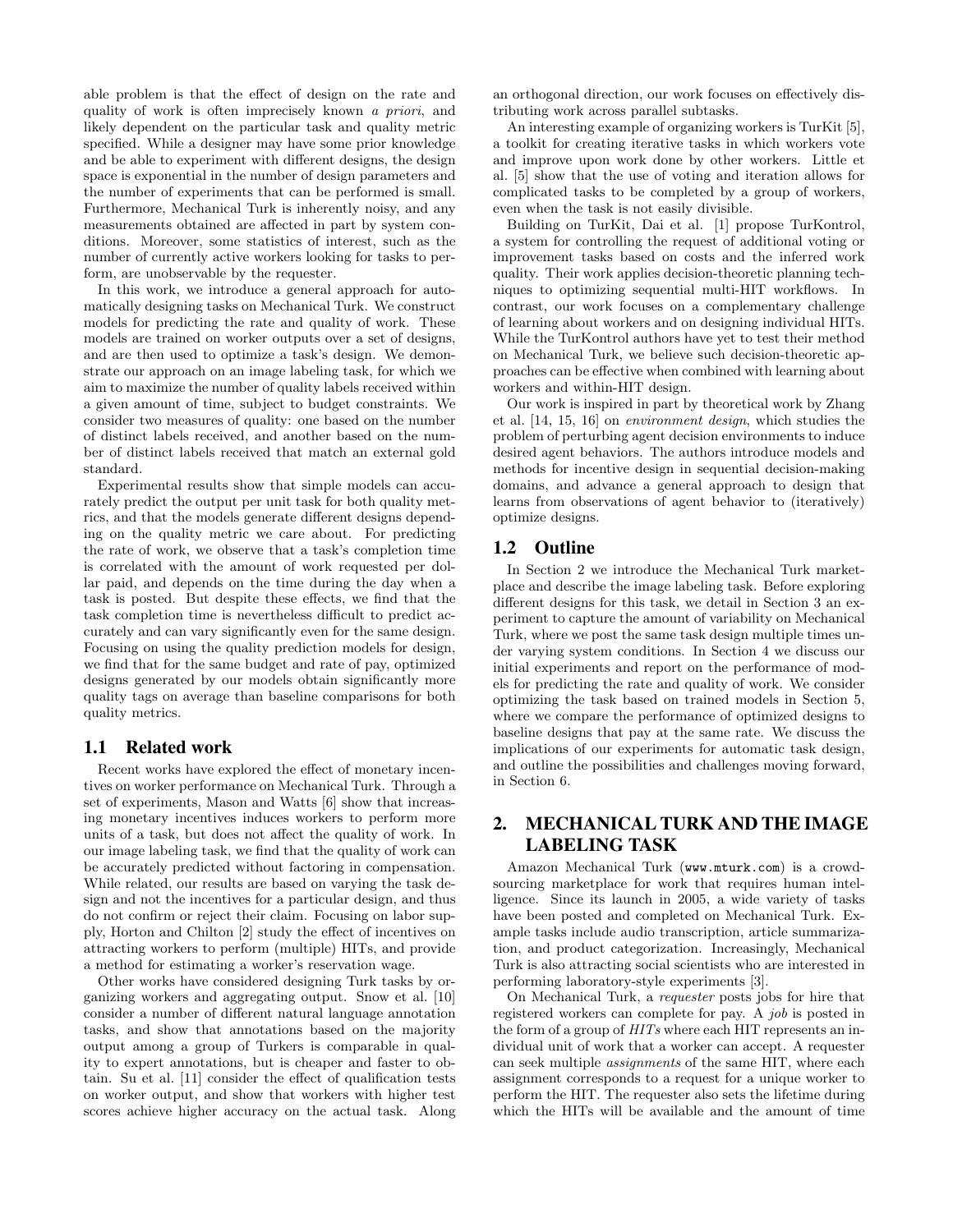a worker has to complete a single HIT. Optionally, the requester can also impose a qualification requirement for a worker to be eligible to perform the task.

When choosing a task to work on, a worker is presented with a sorted list of available jobs, where for each job the title, reward, expiration time, and number of HITs available are displayed. The list can be sorted by the number of HITs available (the default), the reward, creation time, or expiration time. Workers can see a brief task description by clicking the title, or choose to 'view a HIT in this group' to see a preview of a HIT. At this point the worker can choose to accept or skip the HIT. If accepted, the HIT is assigned to that worker until the HIT is submitted, abandoned, or expired. Workers are not provided with additional information on the difficulty of tasks by the system, although there is evidence of workers sharing information on requester reputation via browser extensions and on Turk-related forums.<sup>1</sup>

Upon receiving completed assignments, the requester determines whether to approve or reject the work. If an assignment is rejected, the requester is not obligated to pay the worker. While tasks vary greatly in pay and amount of work, the reward per HIT is often between \$0.01 to \$0.10, and most individual HITs require no more than ten minutes to complete. There are thousands of job requests posted at any given time, which corresponds to tens and sometimes hundreds of thousands of available HITs. For each HIT completed, Amazon charges the requester 10% of the reward amount or half a cent, whichever is more.

# 2.1 Our approach to task design

An exciting aspect of Mechanical Turk as a human computation platform is that it allows for any requester to post arbitrary tasks to be completed by a large population of workers. A requester has the freedom to design his or her task as desired, with the aim of inducing workers to exert effort toward generating useful work for the requester. The task design allows a requester to optimize tradeoffs among the rate of work, the quality of work, and cost. While some of the qualitative aspects of the tradeoffs are well understood e.g., paying more will increase the rate of work, both because more workers will want to accept HITs and that each worker will want to complete more HITs [2]—optimizing the design to achieve particular tradeoffs requires a quantitative understanding of the effect. For some non-monetary aspects of task design, e.g., the division of a task into HITs and assignments, the effect on the quality and quantity of work is less well understood, even qualitatively. Such effects are also likely to be specific to the task at hand, and depend on particular requester goals and constraints.

We advance a particular design approach. For a given task, as a first step we consider a requester who experiments with a number of different designs, and uses the workers' output and measurements of system conditions to learn a task-specific model of the effect of design on the rate and quality of work. As a second step, we then consider the problem of using learned models to generate good designs based on their predictions. We would like to understand whether a learned model can be effective in providing a useful way to guide the search for better designs. For the rest of the paper, we detail an application of this approach for the design of an image labeling task.



Figure 1: A HIT of the image labeling task

### 2.2 The image labeling task

We consider an image labeling task in which workers are asked to provide relevant labels (or equivalently, tags) to a set of images. Each HIT contains a number of images, and for each image, requests a particular number of labels for that image. Workers are informed of the number of images and number of labels required per image within the guidelines provided in the HIT, and are asked to provide 'relevant and non-obvious tags.' Workers can provide tags containing multiple words if they like, but this is not required nor specified in the instructions. See Figure 1 for a sample HIT that requests 3 labels for 1 image, for which possible labels may include 'NASCAR', 'race cars', 'red', 'eight', and 'tires.'

We obtain a large dataset of images for our task from the ESP game, $^2$  which contains 100,000 images and labels collected through gameplay. From this dataset we use images that contain at least 10 labels, of which there are 57,745. Of these, we have used 11,461 images in our experiments. Any particular image we use appears in only one HIT.

We consider two metrics for judging the quality of labels received from workers. One metric counts the number of unique labels received, and is thus concerned with the number of relevant labels collected. The other metric counts the number of such labels that also appear as labels in our gold standard (GS) from the ESP dataset. Since such labels are those most agreed upon in the ESP game, they are labels that are likely to capture the most noticeable features of an image. In computing these metrics, we first pre-process labels to split any multi-word labels into multiple single-word labels, and convert upper case letters to lower case. We then apply the standard Porter Stemming Algorithm [8] to normalize worker and gold standard labels. This ensures that labels such as 'dog' and 'dogs' are considered the same label, which is useful for our measure of uniqueness and for comparing received labels to the gold standard. Finally, we remove stop words like 'a' and 'the', which accounts for 0.9% of gold standard labels and 4.6% of distinct labels collected.<sup>3</sup>

 $1$ See http://turkopticon.differenceengines.com/ and http://www.turkernation.com/, respectively.

 $^2$ http://www.cs.cmu.edu/~biglou/resources/

<sup>&</sup>lt;sup>3</sup>We used a fairly short, conservative list of stop words from http://www.textfixer.com/resources/.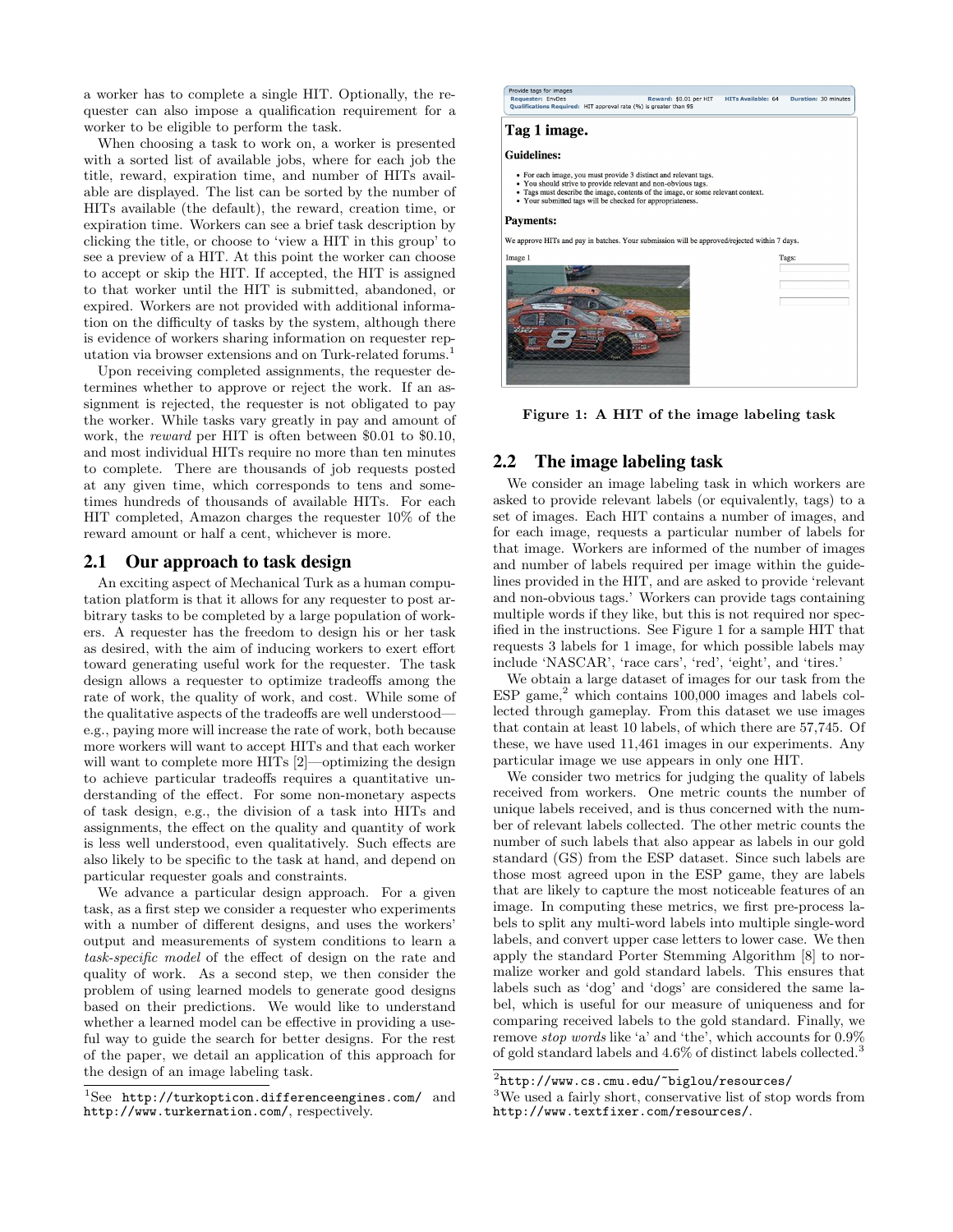In designing the image labeling task, a designer can decide on the reward per HIT, the number of images and tags requested per image per HIT, the total number of HITs, the number of assignments per HIT, the time allotted per HIT, and the qualification requirements. The goal of the requester is to maximize the number of useful labels received as judged by the quality metric of interest, subject to any time and budget constraints. For example, a requester may have \$5 to spend, and aim to collect as many unique tags as possible within the next six hours. One can compare two different designs based on the amount of useful work completed within a certain time frame, or by examining the tradeoff between the work completed per dollar spent and the rate of work.

While all the design variables may have an effect on output, we focus our efforts on designing the reward per HIT, the number of images per HIT, the number of labels requested per image, and the total number of HITs. For all of our experiments, we fix the time allotted per HIT at 30 minutes (the default), but do not expect workers to spend more than a few minutes per HIT. We fix the number of assignments per HIT at 5; this gives us multiple sets of labels per image and will enable a study of the marginal effects of recruiting an additional worker to a HIT on the quality of output in future research. We require all workers to have an approval rate of at least 95%, such that only workers with 95% or more of their previously completed HITs approved are allowed to work on our task. This helps to keep chronic spammers out, but is not overly restrictive on the workers we can attract.

When posting tasks, we collect measurements of worker views and accepts over time, the amount of time a worker spends on a HIT, and the value of output as judged by our quality metrics. We also collect system conditions such as the time of day, the number of HITs available on Turk, the page position of our posting in different list orderings, and the number of completed HITs overall in Mechanical Turk. The last statistic is not available directly, and is estimated by tracking the change in the number of HITs available for tasks in the system at two minute intervals.

# 3. MEASURING OUTPUT VARIABILITY

Before considering the effect of design on output, we first report on the amount of variability in the output from Mechanical Turk when using a fixed task design. This lets us know how much variance to expect from the system, and allows us to study the effect of system conditions on output.

In particular, we consider a design for which each HIT has a reward of \$0.01, contains 1 image, and requests 3 labels. We posted a group of 20 HITs at a time, and posted 24 groups of the same task design from  $4/12/10$  to  $4/20/10$ . Each group of HITs was allowed to run for approximately 8 hours, and groups of HITs were posted sequentially around the clock. All groups had at least 75% of the assignments completed, with 18 of the 24 groups finishing before the time expired.

Table 1 summarizes the mean and standard deviation of the rate and quality of output along a number of measurements.<sup>4</sup> The task took 5 hours and 30 minutes to complete

| Statistic                        | Mean   | Std. Dev.      |
|----------------------------------|--------|----------------|
| Time to $50\%$ completion (min)  | 129.54 | $95.13 / 73\%$ |
| Time to $100\%$ completion (min) | 330.44 | 124.93 / 38%   |
| Total $#$ of unique tags         | 264.56 | $18.06 / 7\%$  |
| Total $#$ of unique tags in GS   | 98.56  | $9.50 / 10\%$  |
| $\#$ of unique workers           | 13.33  | $2.99 / 22\%$  |
| Time to complete a HIT $(s)$     | 74.79  | $25.12 / 34\%$ |

Table 1: Statistics on an image labeling task with 20 HITs, where each HIT pays \$0.01 and requests 3 labels for 1 image.



Figure 2: The effect of time of posting on time until 50% and 100% completion. Bins depict the average completion time of runs posted within a 3 hour period. Error bars represent the standard error.

on average, with the quickest run completing in just under 52 minutes and the longest run taking 8 hours and 37 minutes. Unlike task completion time, the number of unique labels received and the number of such labels that are in the gold standard vary much less, suggesting that the quality of output from workers remains relatively constant under different system conditions.

One possible explanation for the significant variation in completion time is that the activity level of workers on Mechanical Turk varies over time. While we don't know how many workers are active on Mechanical Turk at any given time, it is reasonable to think that activity level is correlated with the time of day, where the system is likely to be more active during particular 'work hours' than at other times. In Figure 2 we plot the relationship between the time of posting and the time by which 50% or 100% of the task completes. We observe that jobs posted between 6AM GMT and 3PM GMT complete most quickly; this corresponds to posting between 2AM to 11AM EST in the United States and 11:30AM to 8:30PM IST in India, the two countries that provide 80% of workers on Mechanical Turk [4]. Given that these times correspond to waking hours in India, we expect most of the workers interested in this task to be from India. We geolocate workers based on their IP addresses by using the Linux shell command whois. Of the IP addresses for which we can determine the country of origin (247 out of 307), 62% were from India and 23% were from the US, which is consistent with our intuition.

<sup>4</sup>We measure the completion time of an unfinished task as the time until the job expires (∼8 hours), and only measure the number of tags and unique workers for completed tasks.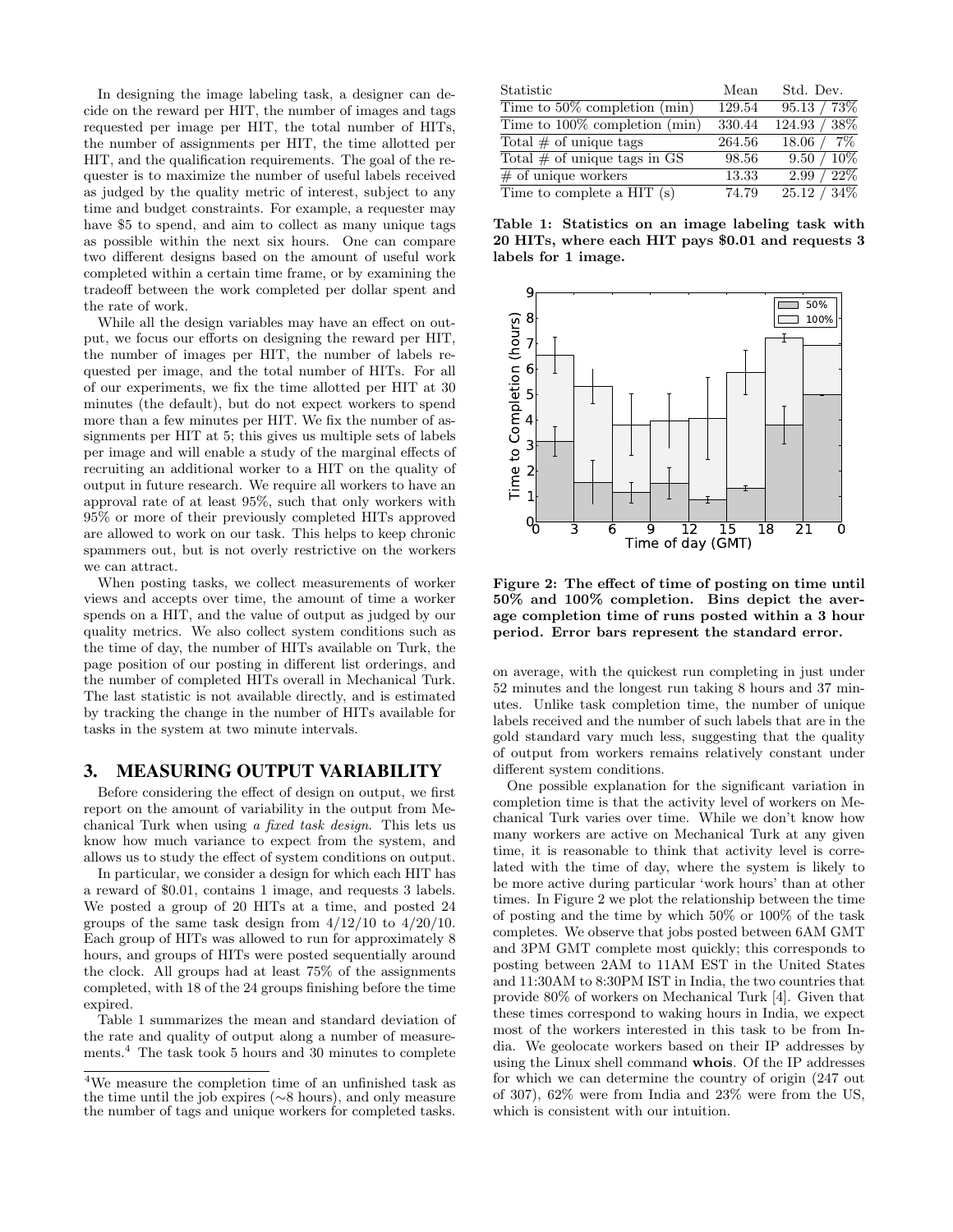|                                               | <b>Estimated Model</b> | $R^2$                   | <b>RMSE</b>          | <b>RRSE</b>      | MAE              |                  |
|-----------------------------------------------|------------------------|-------------------------|----------------------|------------------|------------------|------------------|
|                                               | $N_{pic}N_{taa}$       | $N_{pic} \log(N_{tag})$ |                      |                  |                  |                  |
| Diminishing returns in tags<br>Linear in tags | 0.8426(0.0140)         | 1.9157(0.0743)          | $0.7681\,$<br>0.9576 | 1.6617<br>0.7105 | 0.4816<br>0.2059 | 1.1341<br>0.5491 |
| Diminishing returns in tags<br>Linear in tags | 0.3050(0.0115)         | 0.7241(0.0115)          | 0.9576<br>0.7652     | 0.2574<br>0.6064 | 0.2057<br>0.4853 | 0.1743<br>0.4406 |

Table 2: Summary of model coefficients with standard errors and goodness of fit for predicting the average number of quality labels received per assignment. The top two models predict the number of unique tags collected, and the bottom two models predict the number of unique tags collected that are in the gold standard.



(a) Predicted number of unique tags based on diminishing returns in tags.



(b) Predicted number of unique tags based on total number of tags requested.



(c) Predicted number of unique tags in gold standard based on diminishing returns in tags.



(d) Predicted number of unique tags in gold standard based on total number of tags requested.

Figure 3: Predicted vs. actual number of quality tags received per assignment

# 4. INITIAL EXPERIMENTS AND BEHAV-IORAL MODELS

From the variability measurements we learned that the completion time of a task may be highly variable, and may be difficult to predict accurately even for a fixed design. While some of the time variability can be explained by the time of day in which the task is posted, there is still a substantial amount of residual noise. In contrast, we find that the quality of work does not vary much with system conditions. Based on these observations, we expect the task design to only partially influence the rate of work, but account almost entirely for the quality of work.

In order to understand the effect of design on worker output, we consider learning models for predicting the quality of labels received per HIT and the completion time. We perform a series of 38 initial experiments—which serves as our training data—in which we vary the task's design (or configuration) by changing the reward  $(R)$ , the number of images  $(N_{pic})$  and number of labels per image per HIT  $(N_{tag})$ , and the number of HITs  $(N_{hits})$ . We consider rewards in the range of \$0.01 and \$0.10, and vary the number of images and tags requested between 1 and 10, respectively. In choosing the configurations, we aim to cover a large range of values along each dimension, and to vary the total number of tags requested per dollar pay, i.e.,  $N_{pic}N_{tag}/R$ . For the most part we consider jobs that consist of groups of 20 HITs (in 31 configurations), but also include a few jobs containing 30, 150, 500, and 1000 HITs, respectively. Configurations were randomly ordered and allowed to run until completion, and were automatically posted in series over a three week period from  $2/2/10$  to  $2/24/10$  with no time gaps between postings. As stated previously, we fix the number of assignments  $(N_{asst})$  requested per HIT at 5, and require all workers to have an approval rate of at least 95%.

In considering models for predicting the rate and quality of work, we measure the goodness of fit by reporting the coefficient of determination  $(R^2)$ , the root mean square error (RMSE), the root relative square error (RRSE), and the mean absolute error (MAE), between predicted and actual output. All statistics are computed for the hold-out data via leave-one-out cross-validation.

### 4.1 Predicting label quality

We consider simple models for predicting the average number of quality labels received from workers. A summary of model coefficients and fitness is presented in Table 2.

# *4.1.1 Predicting unique tags*

For predicting the average number of unique tags received per assignment  $(N_{unique})$ ,<sup>5</sup> we hypothesize that we would experience diminishing marginal returns as we request more tags per image, suggesting the following model:<sup>6</sup>

$$
N_{unique} = \beta N_{pic} log(N_{tag}) + \epsilon
$$

<sup>&</sup>lt;sup>5</sup>We compute the per assignment contribution by dividing the number of quality tags collected per HIT by the number of assignments, which is fixed at 5.

 $6$ When taking a log, we smooth the input data by adding 1 to the number of tags  $(N_{tag})$  to ensure the feature has weight instead of evaluating to zero.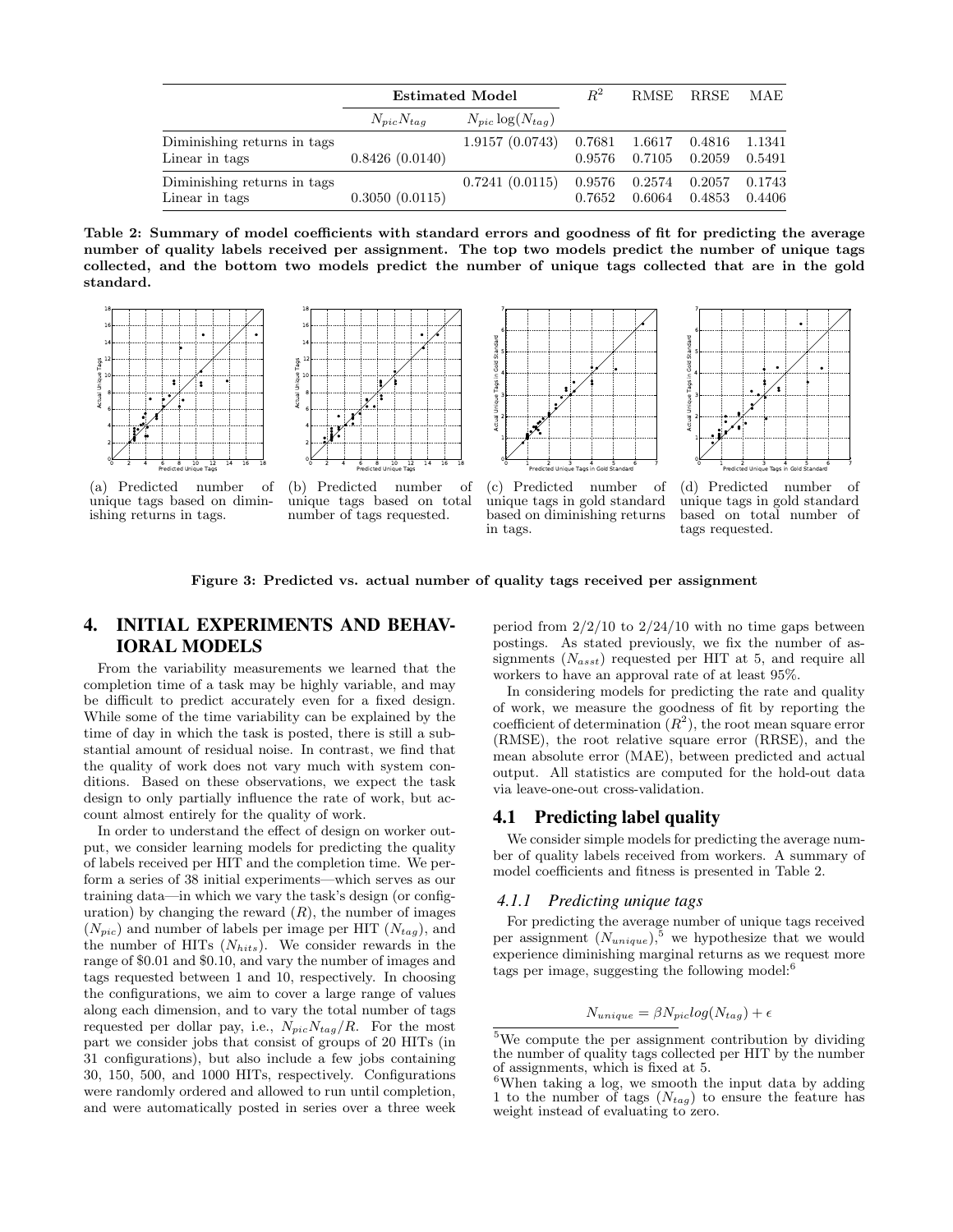|                   | <b>Estimated Model</b>      |                    |                     |                                            | $\,R^2$      | <b>RMSE</b>              | <b>RRSE</b>  | MAE                 |
|-------------------|-----------------------------|--------------------|---------------------|--------------------------------------------|--------------|--------------------------|--------------|---------------------|
|                   | $\frac{N_{pic}N_{tag}}{B}$  | $\cos(t)$          | $\sin(t)$           | Intercept                                  |              |                          |              |                     |
| Pay<br>$Pay+Time$ | 25.58(6.81)<br>21.47(5.26)  | 12173.01 (2542.22) | 1019.55(2265.39)    | $-373.45$ $(3452.30)$<br>5177.23 (2864.85) | 0.70         | 0.45 12418.24<br>9819.85 | 0.88<br>0.70 | 7898.78<br>7549.67  |
| Pay<br>$Pay+Time$ | 49.79(8.06)<br>44.71 (6.35) | 13775.48 (3072.81) | $-3103.65(2738.20)$ | 4955.10 (4081.98)<br>10801.1 (3462.78)     | 0.68<br>0.79 | 14914.62<br>12630.06     | 0.72<br>0.61 | 11583.57<br>9655.45 |

Table 3: Summary of model coefficients with standard errors and goodness of fit for predicting completion time (in seconds). The top two models predict the 50% completion time, and the bottom two models predict the completion time.





(a) Predicted time to 50% completion based on rate of pay.

(b) Predicted time to 50% completion based on rate of pay and time of posting.



tion based on rate of pay.



(d) Predicted time to completion based on rate of pay and time of posting.

#### Figure 4: Predicted vs. actual time until 50% and 100% completion (in seconds).

We find that the model's predictions are somewhat accurate, with  $R^2 = 0.77$  and  $RRSE = 0.48$ . We also consider a model without diminishing marginal returns in the number of labels requested:

$$
N_{unique} = \beta N_{pic} N_{tag} + \epsilon
$$

Surprisingly, we observe a significantly better fit, with  $R^2 = 0.96$  and  $RRSE = 0.21$ ; see Figures 3(a) and 3(b) for a comparison between the two models' predictions. This model suggests that the proportion of overlap in tags entered across the 5 assignments is invariant to the number of tags requested, and that at least within the range of values in our training data we don't observe workers running out of tags to describe an image.

#### *4.1.2 Predicting unique tags in gold standard*

For predicting the average number of unique tags received per assignment that are in the gold standard  $(N_{gs})$ , we again hypothesize that there would be an effect of diminishing marginal returns as we request more tags per image. Since there is a limited number of tags per image within the gold standard with which the collected tags can match, we would expect the effect of diminishing returns to be much stronger than for our other quality metric. We consider the following model:

$$
N_{gs} = \beta N_{pic} \log(N_{tag}) + \epsilon
$$

The prediction is highly accurate, with  $R^2 = 0.96$  and  $RRSE = 0.21$ . The model's fit is significantly better than the fit of a model without diminishing returns  $(R^2 = 0.77,$ RRSE = 0.49); see Figures 3(c) and 3(d) for a comparison.

### 4.2 Predicting completion time

We turn to consider models for predicting completion time based on a task's design. A summary of model coefficients and fitness is presented in Table 3.

Intuitively, a task is more attractive if the pay is high but the amount of work is low. Given similar amounts of work, we would expect the number of tags requested per dollar pay (rate of pay) to be correlated with a task's completion time. We consider all 31 configurations with 20 HITs from our training data, and predict the 50% completion time  $(T_{1/2})$ and  $100\%$  completion time  $(T)$  using the following model:

$$
T = \beta_0 + \beta_1 \frac{N_{pic} N_{tag}}{R} + \epsilon
$$

We see that the rate of pay is correlated with the completion time, with  $R^2 = 0.68$  and  $RRSE = 0.72$  for predicting 100% completion. The correlation is weaker for predicting 50% completion time, with  $R^2 = 0.45, RRSE = 0.88$ .

From the results of our variability study, we also expect the time of posting to affect the completion time. As we saw in Figure 2, the effect of time of day on completion time is sinusoidal. To incorporate this effect into our model, we convert the time of day to an angle t between 0 and  $2\pi$ , corresponding to 0:00 GMT and 24:00 GMT respectively, and then encode it as two units,  $\cos(t)$  and  $\sin(t)$ . This encoding scheme ensures that each time of day has a distinct representation and that the values for times around midnight are adjacent. Adding these time variables, we fit the following model:

$$
T = \beta_0 + \beta_1 \frac{N_{pic} N_{tag}}{R} + \beta_2 \cos(t) + \beta_3 \sin(t) + \epsilon
$$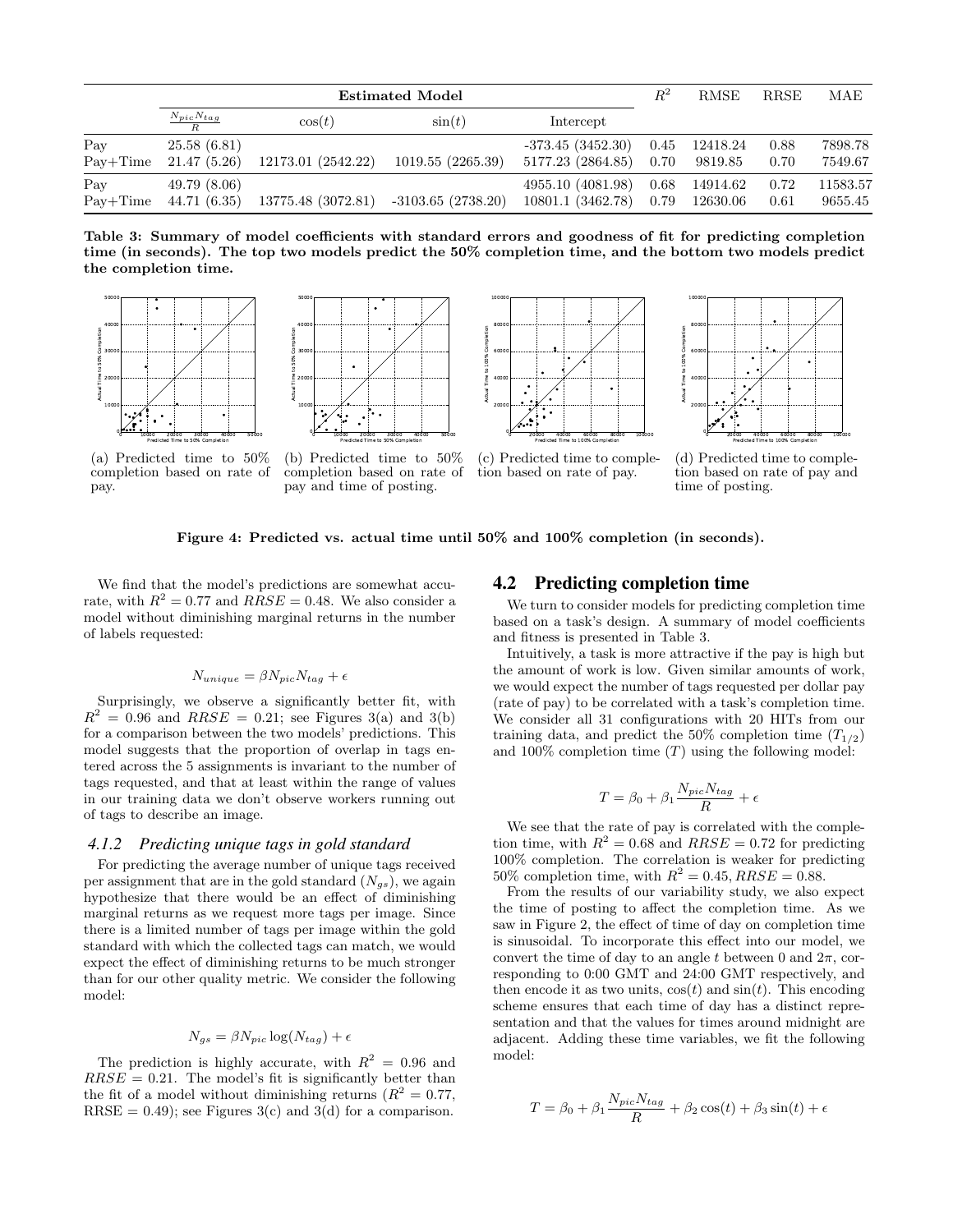|                                                  | pay per tag | R      | $N_{pic}$ | $N_{taq}$ | $N_{hits}$ | $N_{asst}$ | Posting Fees | Total Cost |
|--------------------------------------------------|-------------|--------|-----------|-----------|------------|------------|--------------|------------|
| 'low pay' baseline                               | /3c         | \$0.01 |           |           | 66         |            | \$1.65       | \$4.95     |
| optimized for $N_{unique}$ (low pay)             | /3¢         | \$0.06 |           |           | 15         |            | \$0.45       | \$4.95     |
| optimized for $N_{GS}$ (low pay)                 | /3c         | \$0.03 |           |           | 28         |            | \$0.70       | \$4.90     |
| 'high pay' baseline                              | 1ċ.         | \$0.04 |           |           | 22         |            | \$0.55       | \$4.95     |
| optimized for $N_{unique}$ , $N_{GS}$ (high pay) | 1ċ          | \$0.10 | 10        |           |            |            | \$0.45       | \$4.95     |

Table 4: Baseline and optimized designs for an image labeling tasks with a \$5 budget.

We observe an improvement in the fit, with  $R^2 = 0.79$ ,  $RRSE = 0.61$  for 100% completion time, and  $R^2 = 0.70$ ,  $RRSE = 0.70$  for 50% completion time; see Figure 4 for a comparison between the models' predictions. This improvement is more significant for predicting 50% completion time  $(R^2 \text{ from } 0.45 \text{ to } 0.70)$  than for 100% completion time  $(R^2 \text{)}$ from 0.68 to 0.79). One possible explanation is that the effect of the time of posting diminishes as the HIT posting begins to span a longer time frame and overlap into other times of the day.

The fit of these models suggests that the rate of pay and the time of posting are correlated with the completion time, but that there is still a substantial amount of unexplained variance. To use these models for prediction and design, it would be useful to consider not only the expected completion time, but also to be mindful of the variance in the prediction. Furthermore, the current models are only trained on configurations with 20 HITs, and do not incorporate the effect of varying the number of HITs. We leave exploring these directions for future work, and for now focus on using the quality prediction models for design.

### 5. DESIGN EXPERIMENT

The initial experiments provide us with an understanding of how worker output responds to different design, and provide the building blocks for effective task design. Even at the same level of desirability to workers—e.g., as measured by the pay per tag, or more generally, the estimated pay per hour—we expect some designs to induce more quality output than other designs. The learned models can thus help us make informed design decisions, for particular quality metrics we care about.

We demonstrate the potential benefit of optimizing designs based on the learned models by considering a simple design experiment in which we compare different designs at a fixed pay per tag. We focus our comparison on the number of quality labels received (per dollar spent), and do not concern ourselves with the rate at which work completes.<sup>7</sup> Fixing the rate of pay allows us to compare designs based on the kind of work they request, and removes the effect of assigning more work at a lower rate of pay to get more quality labels from confounding the comparison.

We consider experiments at two pay rates: a low rate that pays  $\frac{1}{3}$ ¢ per tag, and a high rate that pays 1¢ per tag. For each pay rate, we compare the output of baseline designs to designs optimized for each of our two quality metrics. Each design is given a budget of \$5, which must account for fees paid to Amazon as well as payments to workers. As in our initial experiments, the number of assignments per HIT  $(N_{asst})$  is fixed at 5.

To optimize the task design, we choose values for the reward per HIT  $(R)$ , number of images per HIT  $(N_{pic})$ , number of tags requested per image  $(N_{tag})$ , and the total number of HITs  $(N_{hits})$  to maximize the total number of quality tags received as predicted by the model with the best fit, subject to budget and rate of pay constraints. We consider rewards in the range of \$0.01 and \$0.10 per HIT, and the number of images and tags requested per image in the range of 1 and 10, respectively. For example, the following formulation captures the optimization problem for finding a design that maximizes the total number of unique tags received as predicted by our model, subject to a \$5 budget and a pay rate of \$0.01 per tag:

$$
\max_{R, N_{pic}, N_{tag}, N_{hits}} 0.8426 N_{pic} N_{tag} N_{hits} N_{asst}
$$

$$
N_{HIT} N_{asst} (R + \max(0.1R, 0.005)) \le 5
$$
 (1)

$$
R/N_{pic}N_{tag} = 0.01 \tag{2}
$$

Constraint 1 ensures that the cost of the design stays within budget, and constraint 2 ensures that the pay per tag is \$0.01. The max term in the budget constraint corresponds to Mechanical Turk's per assignment fees, which is 10% of the reward or half a cent, whichever is more.

Table 4 summarizes the baseline and optimized designs for both pay rates and quality metrics. For the low pay rate, we use as the baseline the same design that we had considered previously for measuring variability (but with more HITs). For maximizing the number of unique tags collected, we see that the optimized design attempts to save on posting fees by putting more work into a HIT and paying more per HIT, which allows for more tags to be requested. For maximizing the number of unique tags that are in the gold standard, the optimized design avoids diminishing returns by requesting 1 tag per image, and also saves on posting fees by putting more work in a HIT. For the high pay rate, we consider a baseline design that requests 4 tags for one image. Here the optimized designs for the two quality metrics are the same; more work is put into each HIT to save on posting fees (hitting the upper bound on reward per HIT), and only 1 tag is requested per image to avoid diminishing returns.

Figures  $5(a)$  and  $5(c)$  show the models' predictions with bars representing the 95% prediction interval for these designs. We see that the difference in the predicted numbers of unique tags per dollar spent between baseline and optimized designs is small, since the benefits of the optimized design is only from savings in posting fees. By avoiding diminishing returns in tags, designs optimized for the numbers of unique tags that are in the gold standard are expected to perform significantly better.

<sup>&</sup>lt;sup>7</sup>In practice, we can set the rate of pay based on how quickly we want work to get done. But since time is not considered in this experiment, fixing the rate of pay allows for a fair comparison between designs.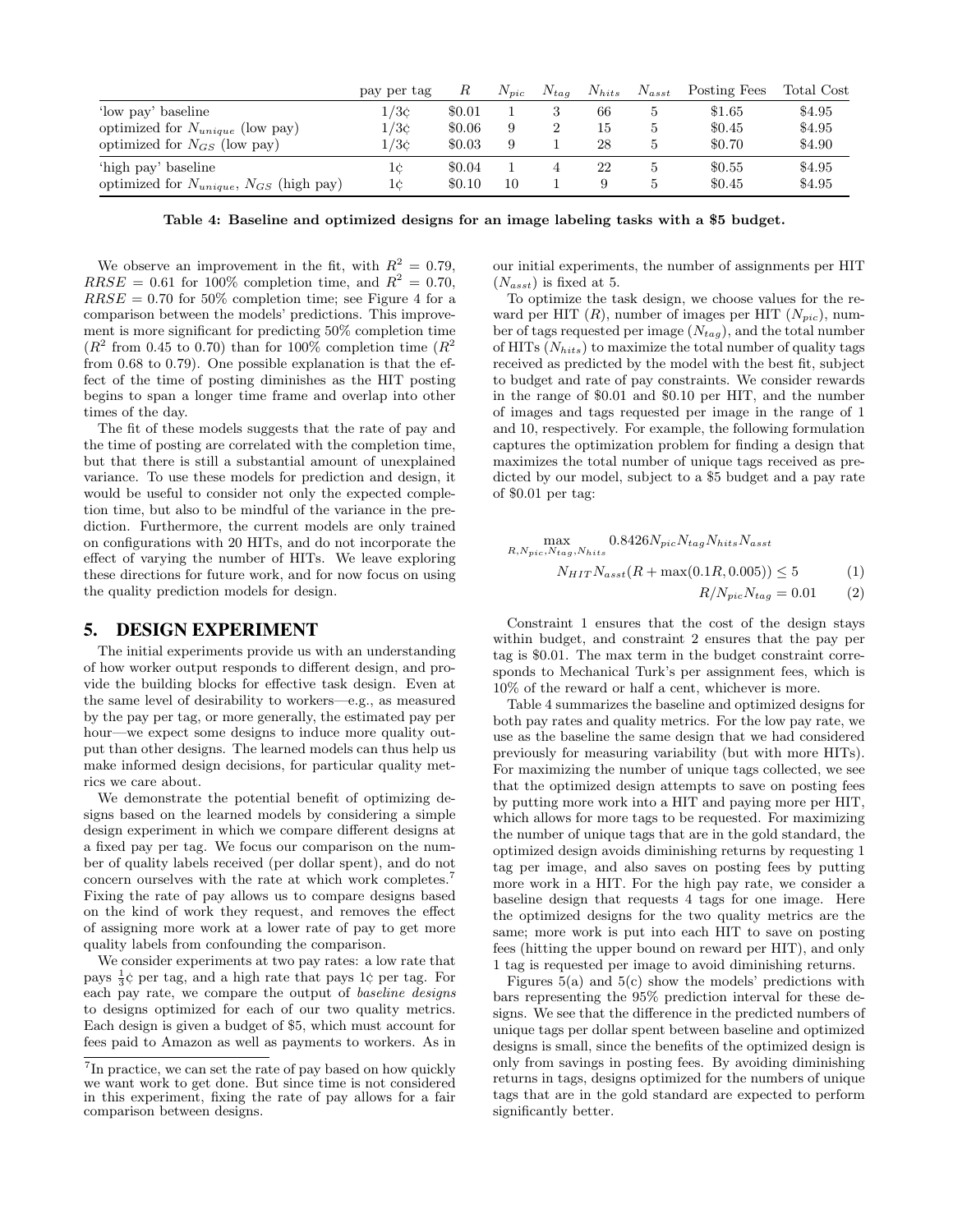

(c) Predicted number of unique tags in gold standard per dollar spent.

(d) Actual number of unique tags in gold standard per dollar spent.

Figure 5: Predicted and actual number of quality tags received per dollar spent for baseline and optimized designs. Error bars in predictions indicate the 95% prediction intervals, and error bars in results represent the standard error over 5 runs of each design.

### 5.1 Results

We post 5 groups of each design in round-robin order. Each group was initially ran for 6 hours; if it didn't finish within 6 hours, it was resumed at a later time.<sup>8</sup> Figures 5(b) and 5(d) show the average number of unique tags and unique tags in the gold standard received per dollar spent, with bars capturing the standard error of the mean.

In all comparisons, we find that the optimized models received more quality tags than baseline comparisons. The optimized designs for unique tags received 38% more tags in the low pay condition, and 33% more in the high pay condition. For collecting unique tags that are in the gold standard, the optimized designs received significantly more quality tags than the baseline comparisons, with 71% more in the low pay condition and 60% more in the high pay condition. For all baseline and optimized designs, the actual number of gold standard tags received is very close to our model's predictions (within 11%), and well within the prediction intervals.

Interestingly, our optimized designs received significantly more unique tags than our models predicted, by 28% in the low pay condition and 38% in the high pay condition. One possible explanation is that our model underpredicts the number of unique tags when the number of tags requested per image is low as is the case in our designs. After checking the model's predictions on the training data, we notice that our model underpredicts for 10 out of the 11 configurations that request one or two tags per image (by 15% on average). Our model also underpredicted the number of unique tags obtained by the baseline in the low pay condition by 27%,

<sup>&</sup>lt;sup>8</sup>We initially posted the baseline designs between  $3/25/10$ and  $3/29/10$ , and the optimized designs between  $4/22/10$ and  $4/26/10$ . While almost all trials of the high pay configurations completed within this time frame, many of the low pay configurations did not; these configurations were ran to completion between  $4/29/10$  and  $5/7/10$ .